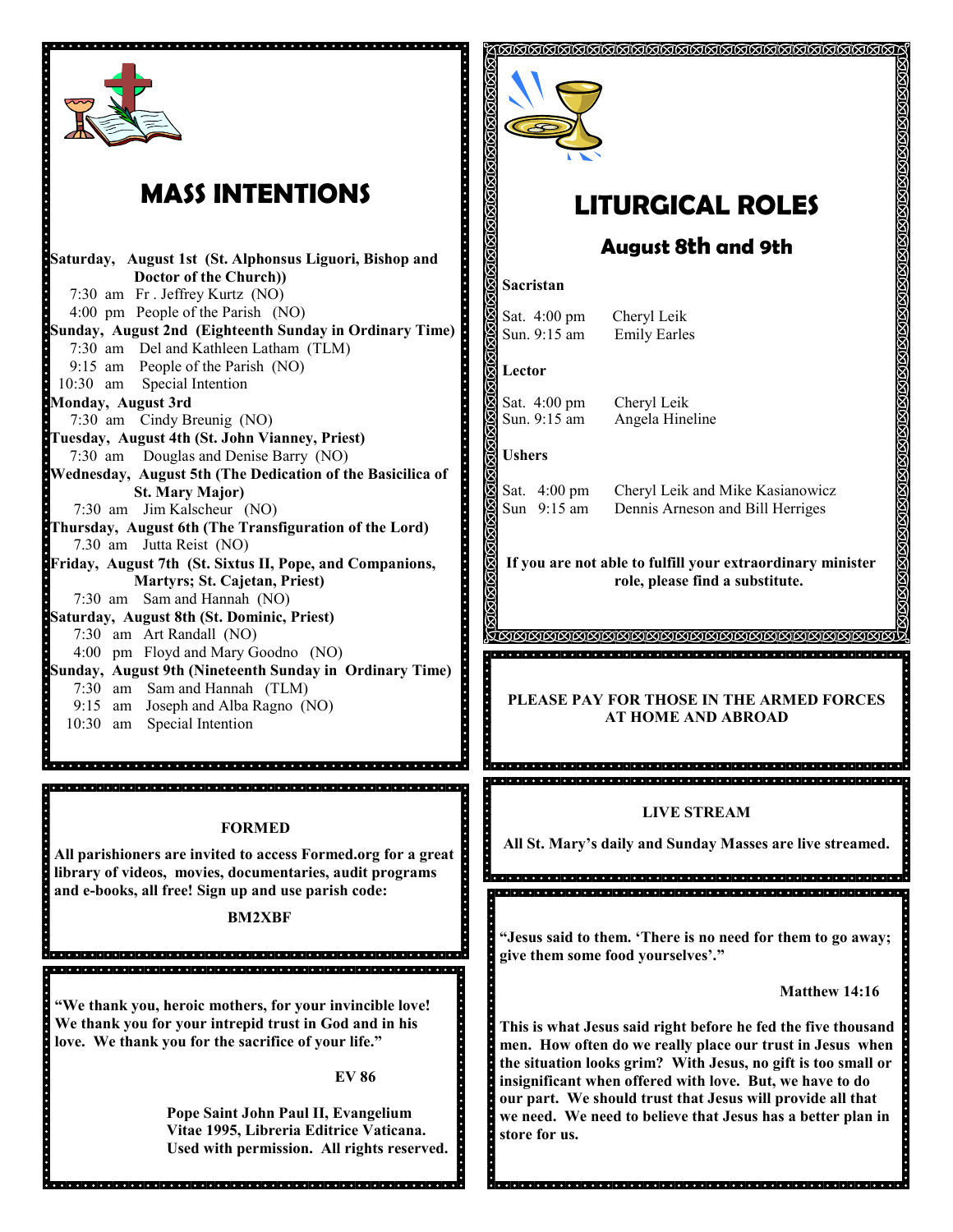## **EIGHTEENTH SUNDAY IN ORDINARY TIME** August 2, 2020

### **WORLDWIDE MARRIAGE ENCOUNTER**

**Like Jesus fed the crowd with 5 fish and 2 loaves, let Him feed your marriage on the next Worldwide Marriage Encounter Weekend on Sept. 11-13 in Geneva IL; Oct. 16-18 in Brookfield, WI or Nov. 132-15 in Rockford, IL.**

**Visit: alifetimeoflove.org or call 888-574-5653.** 

**Check our website for additional opportunities. The Weekend experience will be moved online if needed for the health and safety of our attendees and volunteers.**

## **WE SHARE**

.<br>International de la late de la cada de la cada de la cada de la cada de la cada de la cada de la cada de la ca

**A safe and convenient alternative to the weekly "envelope" collection is to make your weekly or monthly collection over a secured online site, WeShare. Visit St. Mary's web site at: www.stmarypb.com and hit the "Donate to St. Mary Pine Bluff" button and complete the information to begin your donation.**

,<br>Inicializació de la calcada de la calcada de la calcada de la calcada de la calcada de la calcada de la calcad 

### **KNIGHTS OF COLUMBUS**

**If you are interested in helping those in need, serving your parish, growing in your faith or having exclusive access to top-rated insurance protection for your family, then the Knights of Columbus is the organization for you. The Council holds monthly meetings on the third Tuesday of each moth at 7 pm in St. Mary's Narthex.** 

**ST. MARY PINE BLUFF CEMETERY**

<u>.</u><br>Inicial dictator di dictatori di dictatori di dictatori di dictatori di dictatori di dictatori di dictatori di

| <b>One Grave Site</b>              | \$600.00 |
|------------------------------------|----------|
| <b>Cemetery Services Fee</b>       | \$250.00 |
| <b>Marking Fee For Grave</b>       | \$50.00  |
| <b>Cost to Open Grave (Casket)</b> | \$500.00 |

**Cemetery Contact: Ken Esser 798-2985**

**IN THE AREA**

- **August 1 Estate Sale, St. Barnabas/St. John the Baptist 8 am to Noon**
- **August 3 Blood Drive, St. Francis Xavier Church Cross Plains , 1 to 6 pm**

**CROSS PLAINS BLOOD DRIVE**

**ST. FRANCIS XAVIER CATHOLIC CHURCH FELLOWSHIP HALL 4927 THINNES STREET**

> **MONDAY, AUGUST 3, 2020 1:00 PM TO 6 PM**

**FOR AN APPOINTMENT CALL 1-800-733-2767 USE SPONSOR CODE: CROSS PLAINS**

a cienciale de la cienciale de la cienciale de la cienciale de la ciencia de la ciencia de la cienciale de la cie .<br>In del de la ciolo de la ciolo de la ciolo de la ciolo de la ciolo de la ciolo de la ciolo de la ciolo de la cio

### **NATURAL FAMILY PLANNING**

**Classes are available at many sites throughout the Madison Diocese. For a current schedule of classes or more information about NFP, see: www.madisondiocese.org/nfp.**

**RELEVANT RADIO 1240 OR YOUR AM DIAL**

**Ever felt like you are alone? Give Relevant Radio a try! You will hear real Catholics, living real lives, addressing real problems. Through these personal and intimate forums of conversation, direction, humor and prayer, Relevant Radio is creating a community of hope. Hope is being rekindled, lives are being saved, and souls are drawing closer to Christ and His Church. The Truth will set you free! You can listen to Relevant Radio on 1240 AM, online at relevantradio.com, or on the free mobile app.**



# **Collection Report**

## **July 26, 2020**

| Weekly              | Actual |             | <b>Budget</b> |              | <b>Variance</b> |                  |
|---------------------|--------|-------------|---------------|--------------|-----------------|------------------|
|                     |        | \$4.870.48  |               | $\$6,393.75$ |                 | $(S \t1.553.20)$ |
| <b>Year To Date</b> |        | \$15,310.50 |               | \$25,575.00  |                 | $(S\ 10,264.50)$ |

**THANK YOU FOR USING YOUR ENVELOPES OR DONATING ON LINE**